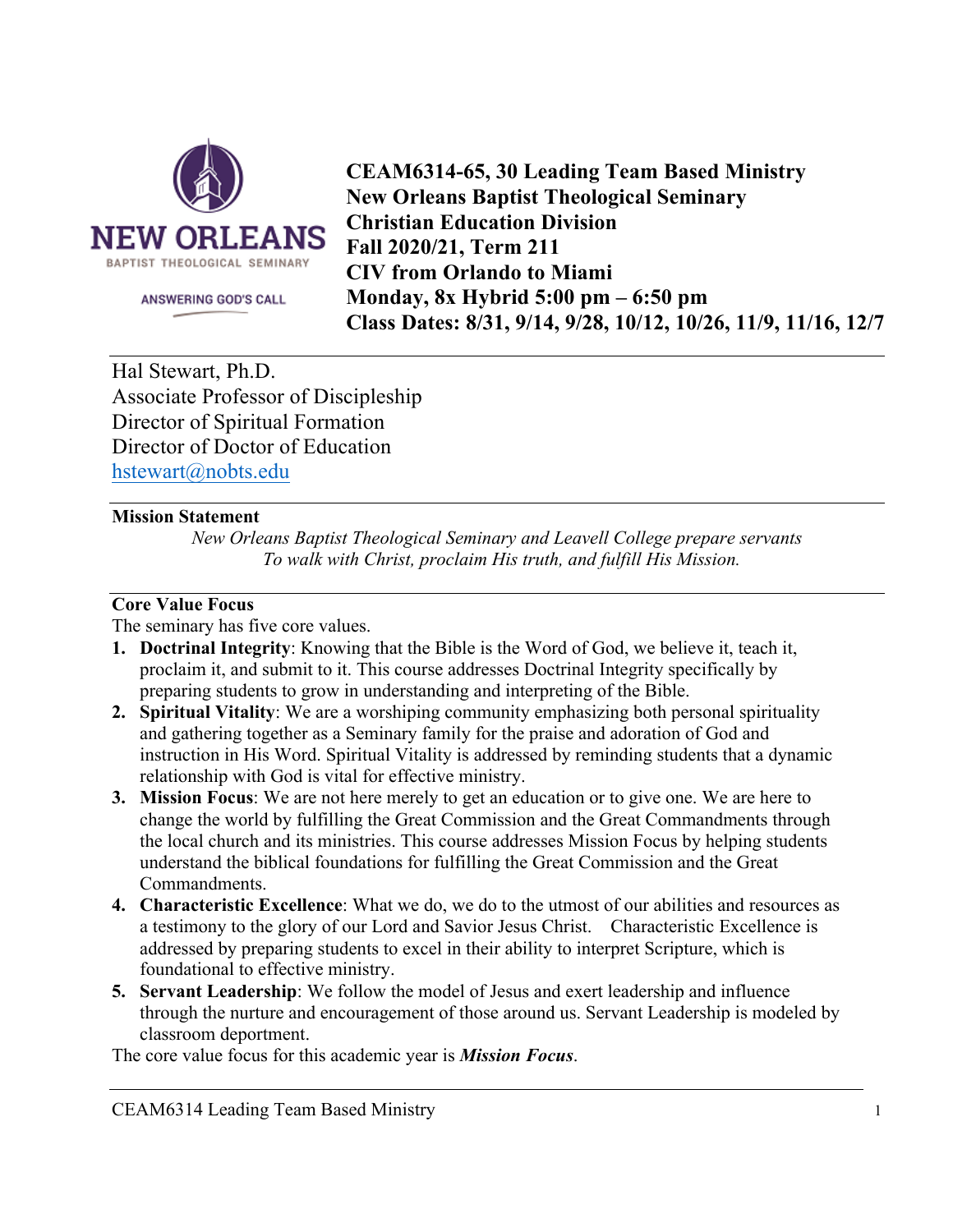# **Purpose of the Course**

The purpose of this course is to provide quality theological education for students in the area of building a team-based ministry in the context of the local church. The course will emphasize the seminary's current core value focus assigned annually by the Administrative Council.

# **Curriculum Competencies**

This course will address the following curriculum competencies:

- 1. *Interpersonal Skills:* Understand how to build relationships with other ministry leaders within the local church.
- 2. *Servant Leadership:* Determine how the Senior Pastor and other staff members can serve one another while still providing the appropriate leadership required.
- 3. *Spiritual and Character Formation:* As a staff team intentionally "grow up in all things into Him who is the head – Christ" (Eph. 4:15b, NKJV).

### **Course Description**

This course is designed to be an analysis of servant leader roles and ministry team dynamics in a multiple-staff ministry in the local church.

#### **Student Learning Outcomes**

This course is designed to be highly interactive. Specifically, the course will examine the dynamics that play a role in the forming and performance of a local church staff as a ministry team. Moreover, the course will address the associated characteristics and methodologies of team ministry relations, as well as the appropriateness of each in a local church context. The student involved in this process should be able to accomplish the following:

- 1. Demonstrate an understanding of the theological and ecclesiastical foundation and context of the local church and the implementations of this understanding upon leadership and team ministry.
- 2. Analyze and examine biblical principles and qualifications of team leadership
- 3. Develop a Church Staffing Plan that includes establishing the need for a staff position, the administrative activities that lead up to recruitment, recruitment and hiring principles as well as any legal requirements
- 4. Learn how to manage oneself in areas of time, emotions and interpersonal relationships. Understand various challenges to families of church staff ministers and how to confront them
- 5. Gain a deeper understanding of the importance of interpersonal relationships and how to more effectively connect with and work with people and under supervision.
- 6. Develop an appreciation for the compound issues related to the recruiting of, overseeing and working with staff members. Gain exposure to and learn from some leaders who are currently active in the local church ministry.
- 7. Gain an understanding of special leadership issues that are often sensitive and challenging. (i.e. evaluating your staff, mentoring, training, and coaching our staff to achieve their goals but also accomplish the vision and mission of the ministry).

## **Required Textbooks**

Hartwig, Ryan T. and Warren Bird. *Teams That Thrive: Five Disciplines of Collaborative*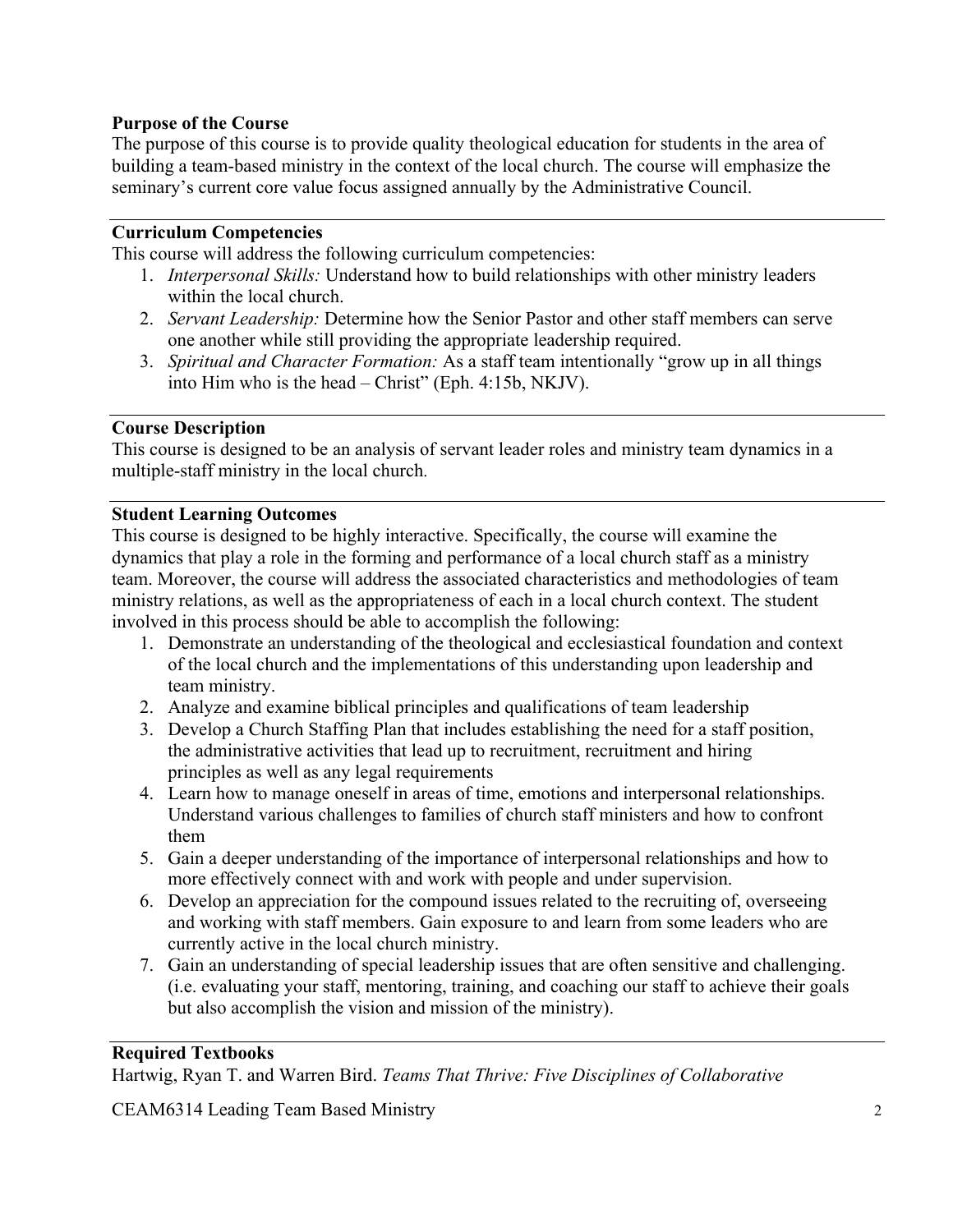*Church Leadership.* Downers Grove. InterVarsity Press, 2015.

Osborne, Larry. *Sticky Teams.* Grand Rapids, MI. Zondervan, 2010.

## **Optional Texts**

MacMillan, Pat. *The Performance Factor.* Nashville, TN. Broadman and Holman, 2001.

Putman, Jim. *Church Is A Team Sport.* Grand Rapids, MI. Baker Books, 2008.

#### **Course Teaching Methodology**

This class will be an interactive dialogue with between the professor and students via lecture, assessment of case studies, and student involvement in research and presentation.

#### **Course Requirements Units of Study**

#### **UNIT I. The church Staff - Past and Present**

An awareness of the biblical basis of multiple ministries in churches; of factors related to the growth of church staffs; and current needs for various staff and volunteer positions. Unit 1 Exam: Personal Assessment for Staffing Ministry with paid and volunteer staff. *This assignment is related to SLO#1 and 2.* **Due on Blackboard by September 26th**.

## **UNIT II. Designing a Church Staff Plan both Paid and Volunteer**

A study of the basic concepts and procedures to develop a functioning multiple-ministry staff:

- 1. The major responsibilities of the Personnel Committee and personnel oversight.
	- 2. Analysis of differing approaches to staff organization.
	- 3. The steps involved in establishing a church staff organization and legal provisions relating to employment and volunteers.
	- 4. Development of a staff organization chart and job descriptions for each position.
	- 5. The advantages and disadvantages of a formal salary plan and the steps involved in the development and maintenance of such a plan.
	- 6. The categories of items that should comprise a personnel policies and procedure manual.

Case Study/Staff Plan assignment will be conducted through a case study that student will respond to by creating a staff plan for the church. Student must include the following: rationale for each staff position, budget plan for each staff position, job description and performance evaluations to coach a team to reach the strategy and goals outlined by the church. A Biblical foundation should be utilized in the staff plan. *This assignment is related to SLO #3 and 4.* **Due on Blackboard by October 18th.**

# **UNIT III. Enlisting and Orienting church Staff and Lay Volunteers**

The development of staff member recruitment and orientation procedures of:

1. The development of job qualifications and the use of applications for staff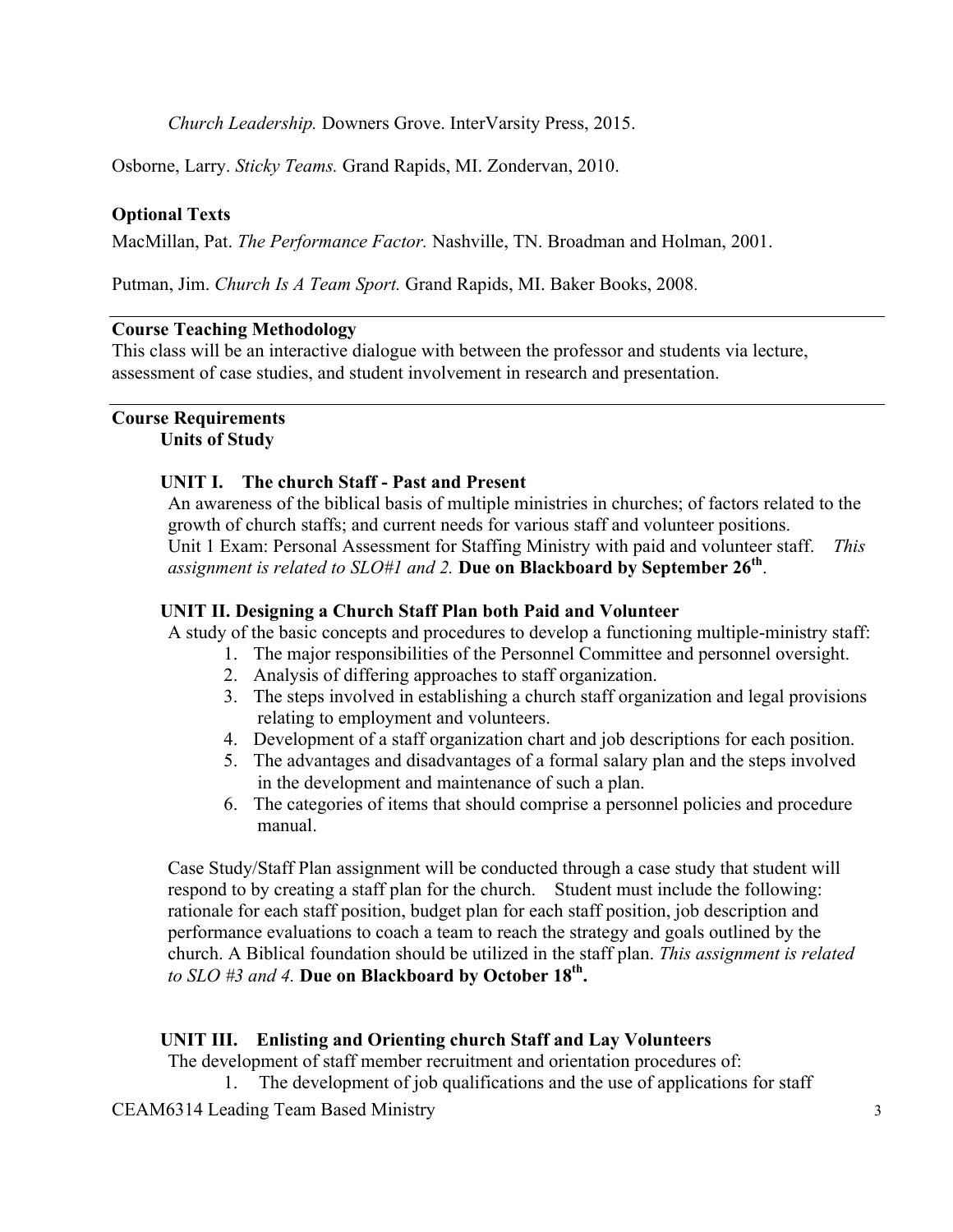positions. Steps in the interview of prospective staff.

- 2. Vetting potential employees whether paid or volunteer.
- 3. The items to be included in induction and orientation of a new staff member.
- 4. The major approaches appropriate to a new staff member beginning to serve.

Write a personal code of ethics for a staff position. This should be formulated with a view toward the way relationships with the church, the community, the staff and other professional persons, as well as family should be governed. The paper will be 2 to 3 pages in length. Choice of the specific ministry position is the student's prerogative. *This assignment is related to SLO# 1,2, 4 and 6.* **Due by November 9th in class.**

# **UNIT IV. The Staff Functioning Effectively**

The application, and synthesis of the operational features of an effective church staff that include:

- 1. The elements of staff meetings.
- 2. The elements of effective inter-personal church staff relationships.
- 3. How to deal with unsatisfactory staff performance and termination.

Write a *Research Paper* on the subject of Staff Relationships. The paper will *be 10 to 15 pages in length* and will utilize a minimum of 10 *research resources. One of the resources must be a primary research interview with a professional staff member of a local church or Christian organization.* The title of the paper must be directly related to building or improving relationships among professional staff members in a church. The paper will be written from the perspective of a church with two or more staff members. The paper should be applicable to the entire church staff (both paid and lay) and will include ways that the research ideas can be implemented to improve church staff relationships. *This assignment is related to SLO #5,6, and 7.* **Due by December**  $7<sup>th</sup>$  **in class.** 

# **UNIT V. The Equipping of Your Staff**

The ongoing work of training, motivating, coaching, and mentoring your volunteers and paid staff.

- 1. Training staff for your intended ideal outcomes for their ministry role.
- 2. Motivating your people to be engaged and doing their work unto the Lord.
- 3. Coaching your people for best practices and help them improve their strengths and weaknesses.
- 4. Mentoring, cultivating, and discipling your staff.

# **Evaluation of Grade**

The student's grade will be computed as follows:

| Unit one exam           | <b>20%</b> |
|-------------------------|------------|
| Case study staff plan   | 20%        |
| Personal Code of Ethics | 20%        |
| Research Paper          | 30%        |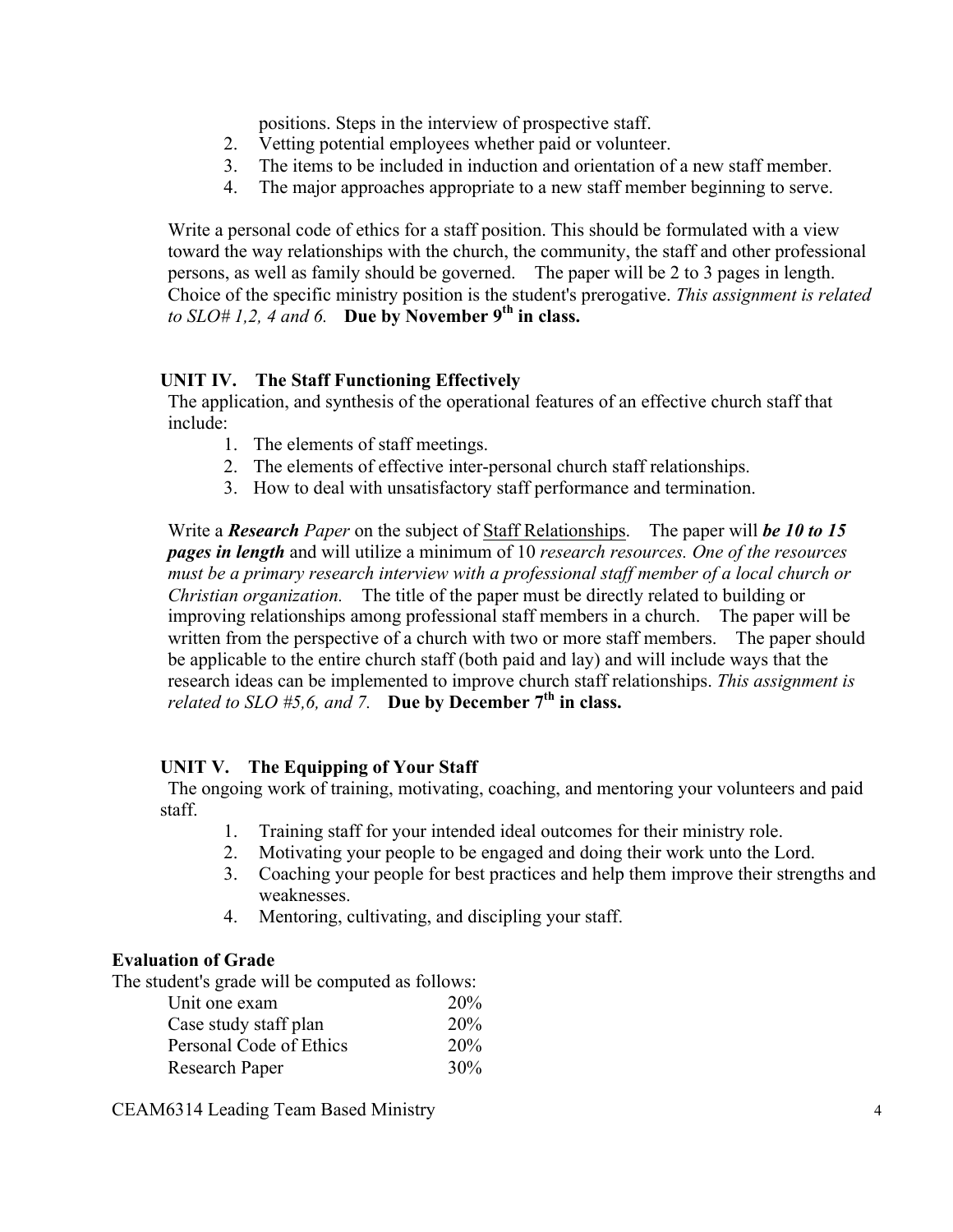$\frac{10\%}{100\%}$ 

# **Course Schedule**

| Date                      | Unit                       | Topic                                    | Reading | Assignments                                     |
|---------------------------|----------------------------|------------------------------------------|---------|-------------------------------------------------|
| 8/31 Classroom            | [Unit 1]                   | Syllabus                                 |         |                                                 |
|                           |                            | Course Introduction                      |         |                                                 |
|                           |                            | <b>Biblical Foundations for</b>          |         |                                                 |
|                           |                            | the Church Staff                         |         |                                                 |
| $09/08/-9/13$             | [Unit $1$ ]                |                                          |         |                                                 |
|                           |                            |                                          |         |                                                 |
| 09/14<br><b>Classroom</b> | [Unit $1$ ]                | Development of the Staff<br>Organization |         |                                                 |
| $9/21 - 9/26$             | [Unit $1$ ]                |                                          |         | <b>Unit 1 Exam Due on Blackboard</b><br>by 9/26 |
| 09/28                     |                            | The Personnel Committee                  |         |                                                 |
| <b>Classroom</b>          | [Unit $2$ ]                |                                          |         |                                                 |
|                           |                            | Personnel Policy Manuals                 |         |                                                 |
|                           |                            | <b>Position Descriptions</b>             |         |                                                 |
| $10/05 - 10/10$           |                            |                                          |         |                                                 |
| 10/12 Classroom           | [Unit 2]                   | <b>Salary Plans</b>                      |         |                                                 |
|                           |                            | Compensation                             |         |                                                 |
|                           |                            | Code of Ethics                           |         |                                                 |
|                           |                            |                                          |         |                                                 |
| $10/13 - 10/18$           | $\overline{\text{Unit 2}}$ |                                          |         | <b>Case Study Due on Blackboard</b><br>by 10/18 |
| $10/19 - 10/24$           |                            | <b>Fall Break</b>                        |         |                                                 |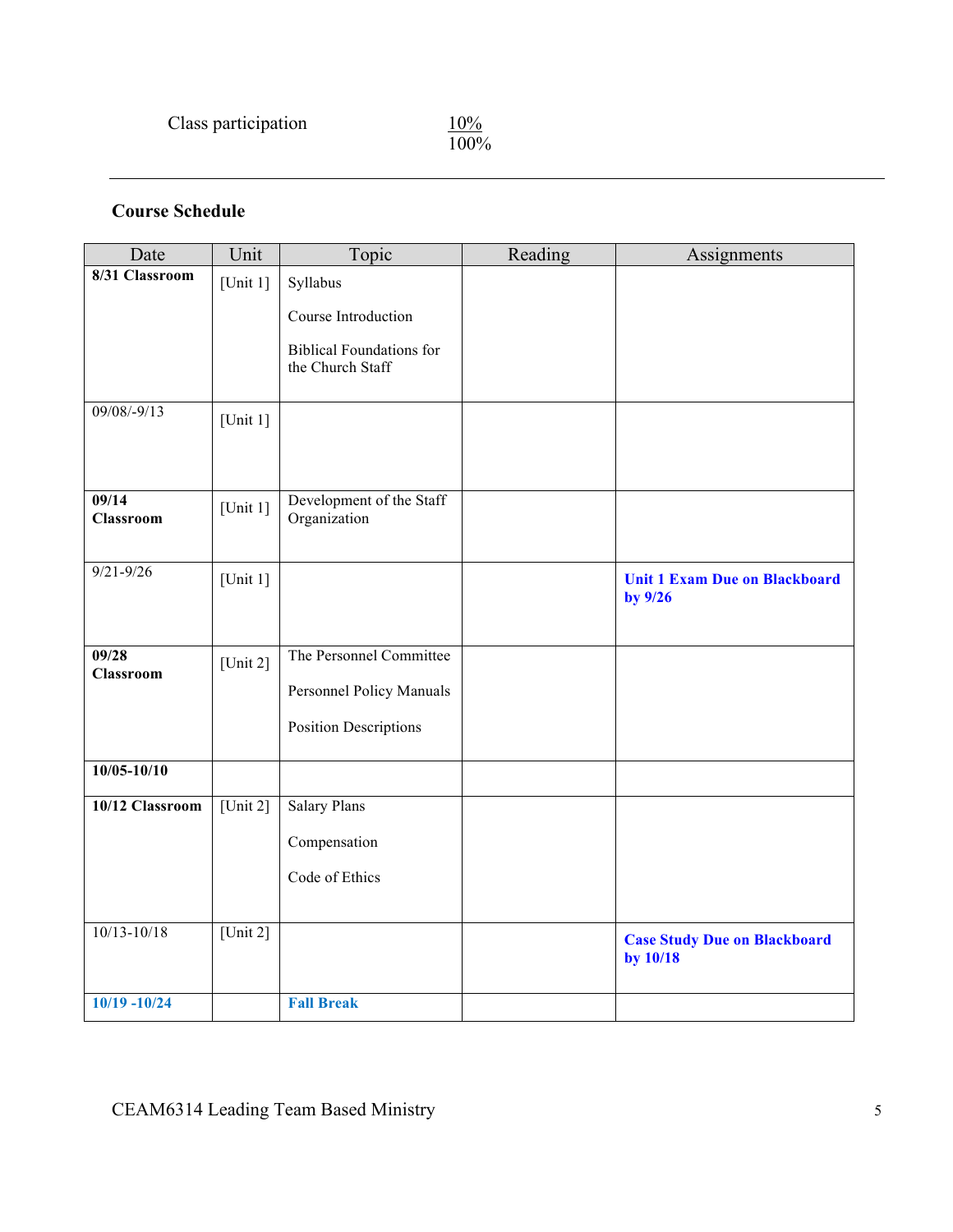| Date            | Unit        | Topic                                         | Reading | Assignments                           |
|-----------------|-------------|-----------------------------------------------|---------|---------------------------------------|
| 10/26 Classroom | [Unit $3$ ] |                                               |         |                                       |
|                 |             | Interviews and Selection                      |         |                                       |
|                 |             | <b>Hiring Procedures</b>                      |         |                                       |
|                 |             |                                               |         |                                       |
|                 |             | Prospective Staff<br>Members                  |         |                                       |
|                 |             |                                               |         |                                       |
|                 |             | Orientation of the New                        |         |                                       |
|                 |             | <b>Staff Members</b>                          |         |                                       |
|                 |             |                                               |         |                                       |
| $11/2 - 11/5$   | [Unit $3$ ] |                                               |         |                                       |
|                 |             |                                               |         |                                       |
|                 |             |                                               |         |                                       |
| 11/9 Classroom  | [Unit 4]    | <b>Evaluation of Personnel</b>                |         | <b>Code of Ethics Due on</b>          |
|                 |             | Discipline                                    |         | <b>Blackboard or in Class by 11/9</b> |
|                 |             |                                               |         |                                       |
|                 |             | Meetings: How to                              |         |                                       |
|                 |             | <b>Conduct Effective Staff</b>                |         |                                       |
| 11/16 Classroom |             | and Training Meetings<br>Motivating Your Team |         |                                       |
|                 | [Unit $5$ ] |                                               |         |                                       |
|                 |             | How to Coach Your Team                        |         |                                       |
|                 |             | Healthy Feedback and                          |         |                                       |
|                 |             | <b>Evaluation of Your Team</b>                |         |                                       |
| 11/23-11/28     |             | <b>Thanksgiving Break</b>                     |         |                                       |
|                 |             |                                               |         |                                       |
| $12/1 - 12/5$   |             |                                               |         |                                       |
|                 |             |                                               |         |                                       |
|                 |             |                                               |         |                                       |
|                 |             |                                               |         |                                       |
| 12/7 Classroom  | [Unit $5$ ] | Mentoring Your Tribe                          |         | <b>Research Paper Due on</b>          |
|                 |             | Discipling Your Team                          |         | <b>Blackboard or in Class by 12/7</b> |
|                 |             |                                               |         |                                       |
|                 |             |                                               |         |                                       |

# **Additional Course Information**

# **Absences and Academic Policies**

As stated in the Graduate Catalog, students may miss a maximum of four classroom hours during the semester for an 8x hybrid class. Three late arrivals or early departures to/from class count as one absence. The student will receive an automatic grade of "F" when he/she exceeds four classroom hours absent. Academic policies related to absences, examinations, and other topics can be found in the online *New Orleans Baptist Theological Seminary Academic Catalog.*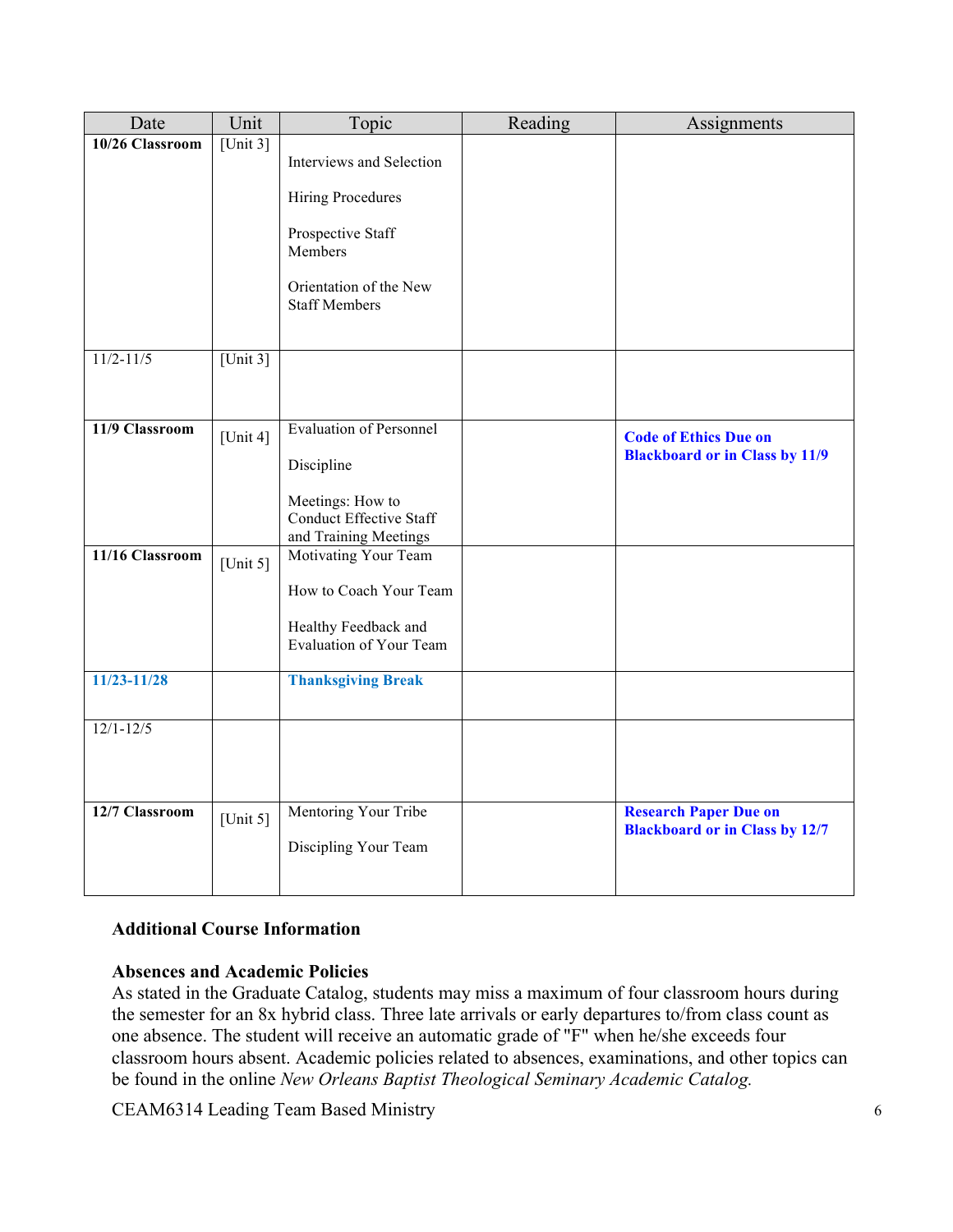## **Help for Writing Papers at "The Write Stuff"**

NOBTS maintains a Writing Center designed to improve English writing at the graduate level. Students can receive writing guides, tips, and valuable information to help in becoming a better writer.

## **Writing Style Guide**

Writing assignments should follow the NOBTS/Leavell College Manual of Form and Style (revised August 2019). To access this manual on the seminary website, please use the following link: https://www.nobts.edu/\_resources/pdf/writing/StyleGuide.pdf.

## **Plagiarism on Written Assignments**

NOBTS has a no tolerance policy for plagiarism. Plagiarism in certain cases may result in expulsion from the seminary. Copying another person's work, submitting downloaded material without proper references, submitting material without properly citing the source, and committing other such forms of dishonesty are strictly forbidden. Although anything cited in three sources is considered public domain, we require that all sources be cited. Any infraction may result in failing the assignment and the course. Any infraction will be reported to the Dean of Students for further action. **See the Graduate Catalog for more information on the Definition of Plagiarism and Consequences for Violations of Plagiarism.**

## **Policy on Late Assignments**

All work is due on the assigned day and at the assigned time. The grade for late assignments will automatically be reduced by 10 points. **Assignments that are over one week late will not be accepted.**

# **Academic Honesty Policy**

All graduate and undergraduate NOBTS students, whether on-campus, internet, or extension center students, are expected to adhere to the highest Christian standard of honesty and integrity when completing academic assignments for all courses in every delivery system format. The Bible provides our standard for academic integrity and honesty. This standard applies whether a student is taking tests, quizzes, exams, writing papers, completing Discussion Boards, or any other course requirement.

#### **Policy For Graduating Seniors**

Graduating Seniors are responsible for alerting the professor of your intention to graduate. All of your assignments must be completed by noon (12:00 PM) on the Wednesday prior to commencement exercises.

#### **Technical Assistance**

For assistance regarding technology, consult ITC (504-816-8180) or the following websites: 1. Selfserve@nobts.edu - Email for technical questions/support requests with the Selfserve.nobts.edu site (Access to online registration, financial account, online transcript, etc.) 2. BlackboardHelpDesk@nobts.edu - Email for technical questions/support requests with the

NOBTS Blackboard Learning Management System NOBTS.Blackboard.com.

3. ITCSupport@nobts.edu - Email for general technical questions/support requests.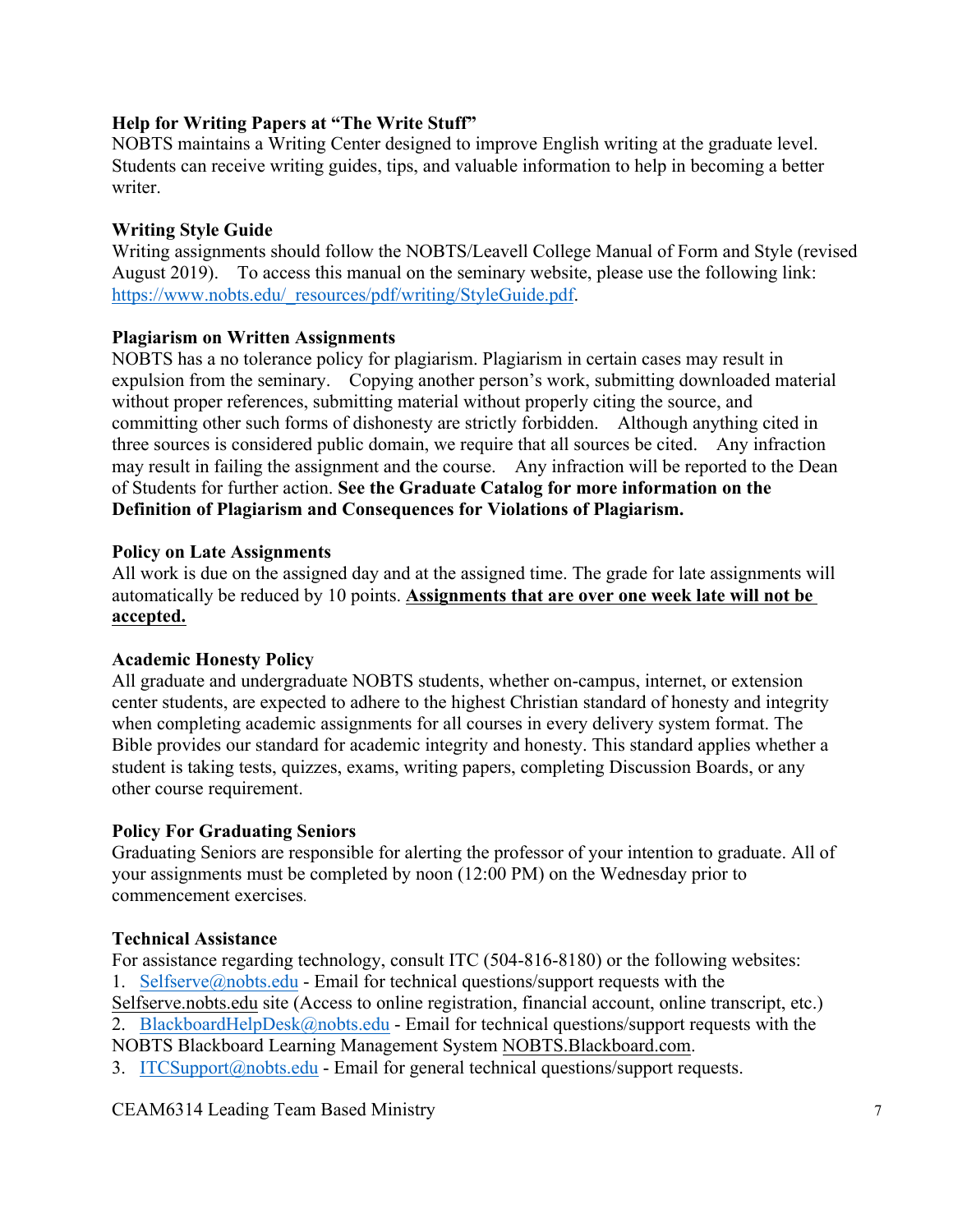4. www.NOBTS.edu/itc/- General NOBTS technical help information is provided on this website

#### **Selected Bibliography**

Anderson, Lynn.. *They smell like sheep*. West Monroe, LA: Howard Publishing Co. 1997 Barker, Joel Arthur.. *Future edge: Discovering the new paradigms of success*. New York: William Morrow and Company. 1992

- Barna, George, ed.. *Leaders on leadership: Wisdom, advice and encouragement on the art of leading God's people*. Ventura, CA: Regal Books. 1992
- Beckhard, Richard, Marshall Goldsmith, and Frances Hesselbein, eds.. *The leader of the future*. San Francisco: Jossey-Bass Publishers. 1996
- Bennis, Warren.. *Learning to lead: A workbook on leadership*. Reading, MS: Perseus Books. 1997
	- \_\_\_\_\_\_\_. 1990. *Why leaders can't lead*. San Francisco: Jossey-Bass Publishers.
- Bennis, Warren, and Burt Nanus.. *Leaders: The strategies for taking charge*. New York: Harper & Row. 1985
- Blackaby, Henry, and Richard Blackaby.. Spiritual leadership. Nashville: Broadman & Holman Publishers. 2001
- Blanchard, Kenneth.. *Leadership and the one minute manager*. New York: William Morrow & Company. 1992
- Blanchard, Kenneth, and Robert Lorber.. *Putting the one minute manager to work: How to turn the 3 secrets into skills*. New York: Berkley Books. 1984
- Blanchard, Ken, and Terry Waghorn. 1997. *Mission Possible: Becoming a world-class organization while there's still time*. New York: McGraw-Hill.
- Blanchard, Kenneth, and Norman Vincent Peale.. *The power of ethical management*. New York: Fawcett Crest. 1988
- Blanchard, Kenneth, Drea Zigarmi, and Patricia Zigarmi.. *Leadership and the one minute manager*. New York: William Morrow and Company. 1985
- Brandt, Henry.. *When you're tired of treating the symptoms, and you're ready for a cure, give me a call*. Brentwood: Wolgemuth & Hyatt Publishers. 1991

Buford, Bob.. *Halftime: Changing your game plan from success to significance*. Grand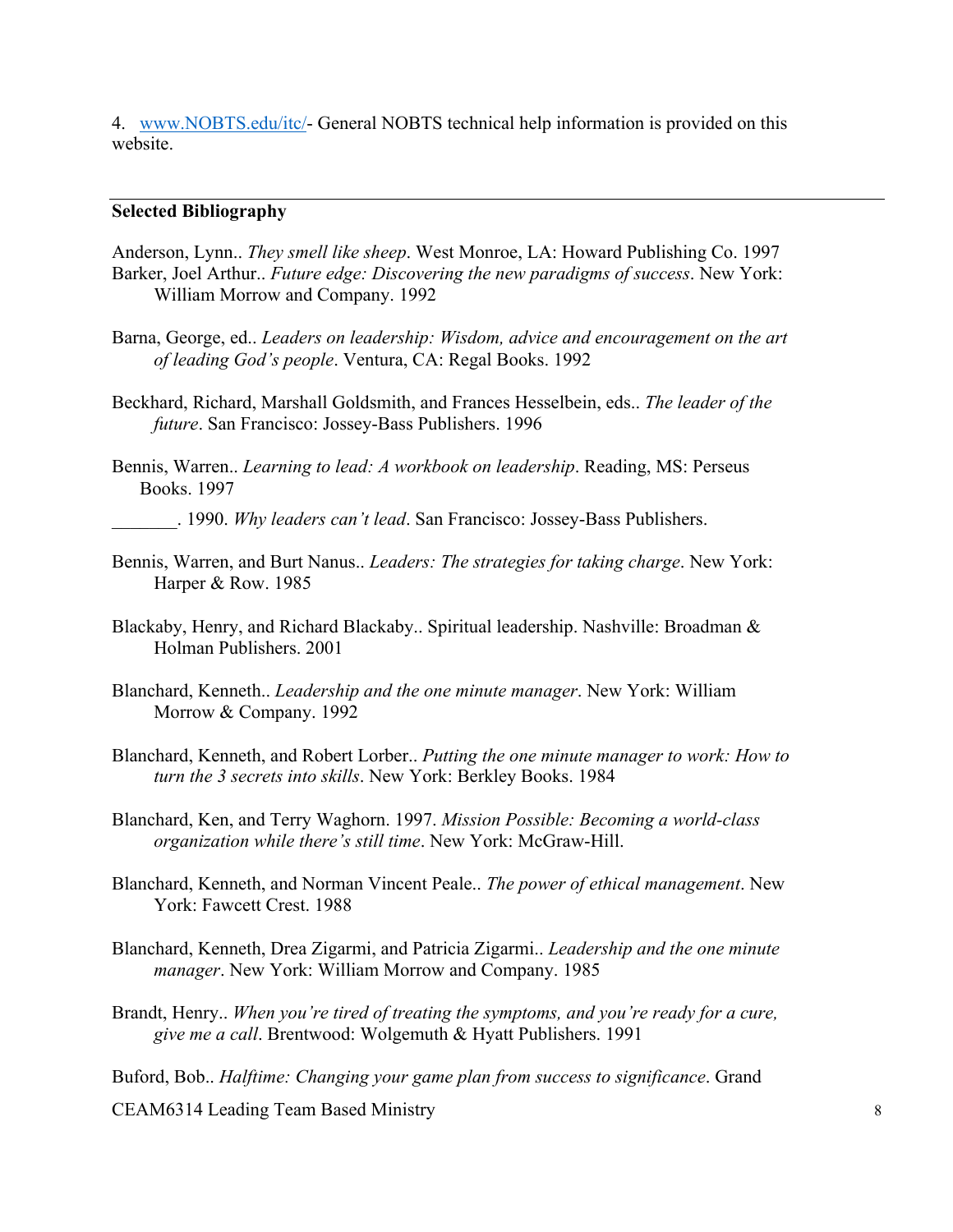Rapids: Zondervan Publishing Company. 1994

Burt, Steve.. *Activating leadership in the small church*. Valley Forge, PA: Judson Press. 1988

- Callahan, Kennon L.. *Effective church leadership*. San Francisco: HarperCollins Publishers. 1990.
- Collins, James C., and Jerry I. Porras.. *Build to last: Successful habits of visionary companies*. New York: HarperCollins Publishers. 1997.
- Conner, Daryl R.. *Managing at the speed of change: How resilient managers succeed and prosper where others fail*. New York: Villard Books. 1993.

Covey, Stephen.. *Principle-centered leadership*. New York: Simon & Schuster. 1991.

Cox, Danny, and John Hoover.. *Leadership when the heat's on*. New York: McGraw-Hill. 1992.

Crosby, Phillip B.. *The absolutes of leadership*. San Diego: Pfeiffer & Company. 1996.

DePree, Max.. *Leadership is an art*. New York: Doubleday. 1989.

\_\_\_\_\_\_\_\_.. *Leadership jazz*. New York: Doubleday. 1992.

Finzel, Hans.. *Empowered leaders: The ten principles of Christian leadership*. Nashville: Word Publishing. 1998.

\_\_\_\_\_\_\_\_.. *The top ten mistakes leaders make*. Wheaton, IL: Victor Books/SP Publications. 1994.

- Ford, Leighton.. *Transformational leadership: Jesus' way of creating vision, shaping values & empowering change*. Downers Grove, IL: InterVarsity Press. 1991.
- Frick, Don M., and Larry C. Spears.. *On becoming a servant leader*. San Francisco: Jossey-Bass Publishers. 1996.
- Gouillart, Francis J., and James N. Kelly. *Transforming the organization*. New York: McGraw-Hill, 1995.
- Graham, Rose. *Church Administrative Assistant Handbook*. Kansas City: Beacon Hill Press. 2007.
- Grenz, Arlo.. *The confident leaders: Getting a good start as a Christian minister*. Nashville: Broadman & Holman Publishers. 1994.
- Hayhurst, Jim, Sr.. *The right mountain: Lessons from Everest on the real meaning of success*. Toronto: John Wiley & Sons. 1996.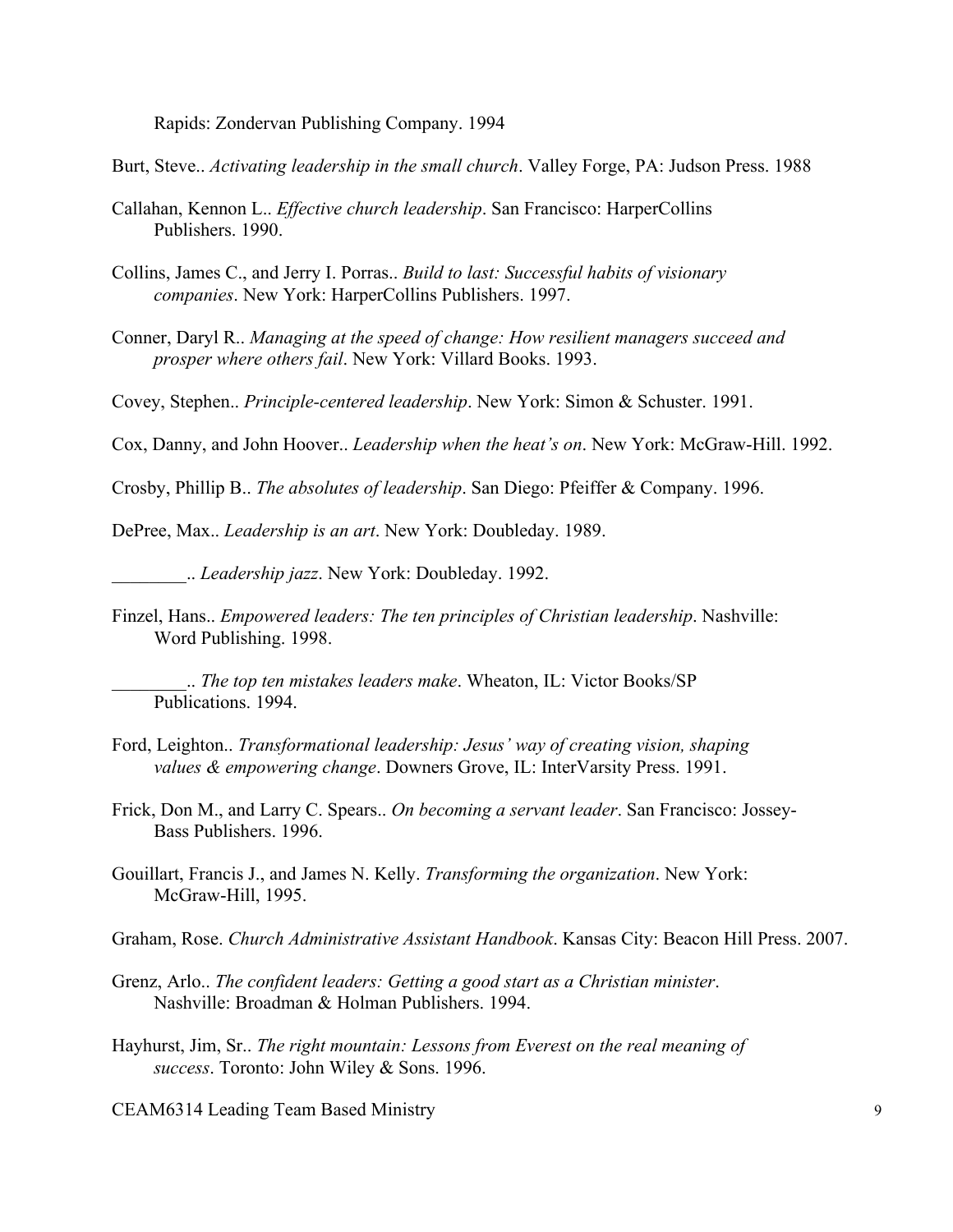Hersey, Paul, and Kenneth H. Blanchard.*Management of organizational behavior: Utilizing human resources*. 5<sup>th</sup> ed. Englewood Cliffs, NJ: Prentice-Hall. 1988.

Hocking, David.. *The seven laws of Christian leadership*. Ventura, CA: Gospel Light. 1991.

Hybels, Bill.. *Descending into greatness*. Grand Rapids: Zondervan. 1993. Kotter, John P.*A force for change: How leadership differs from management*. New York: Free Press. 1990.

\_\_\_\_\_\_\_\_.. *The leadership factor*. New York: Free Press. 1988.

\_\_\_\_\_\_\_\_.. *Leading change*. Boston: Harvard Business School Press. 1996.

Kouzes, James M., and Barry Z. Posner.. *Credibility: How leaders gain and lost it, why people demand it*. San Francisco: Jossey-Bass Publishers. 1993.

\_\_\_\_\_\_\_\_.. *The leadership challenge*. San Francisco: Jossey-Bass Publishers. 1987.

Lawson, Kevin. *How to Thrive in Associate Staff Ministry*. Alban Institute. 2000.

Malphurs, Aubrey.. *Being leaders: The nature of authentic Christian leadership*. Grand • Rapids, MI: Baker Books. 2003.

\_\_\_\_\_\_\_\_. *Maximizing your effectiveness: How to discover and develop your divine design*. Grand Rapids: Baker Books. 1995.

\_\_\_\_\_\_\_\_. *Leading Leaders*. Grand Rapids: Baker Books. 2005.

\_\_\_\_\_\_\_\_. *Strategic Disciple Making: A practical tool for successful ministry*. Grand Rapids: Baker Books, 2009.

- Martonia, Ron.. *Morph! The texture of leadership for tomorrow's church*. Loveland, CO: Group Publishing. 2003.
- McIntosh, Gary L., and Samuel D. Rima, Sr.. *Overcoming the dark side of leadership*. Grand Rapids: Baker Books. 1997.
- Miller, Calvin.. *Th empowered leader: 10 keys to servant leadership*. Nashville: Broadman & Holman Publishers. 1995.
- Miller, Steve.. *C.H. Spurgeon on spiritual leadership*. Chicago: Moody Press. 2003.

Mitchell, Kenneth. *Multiple Staff Ministries*. John Knox Press. 1988.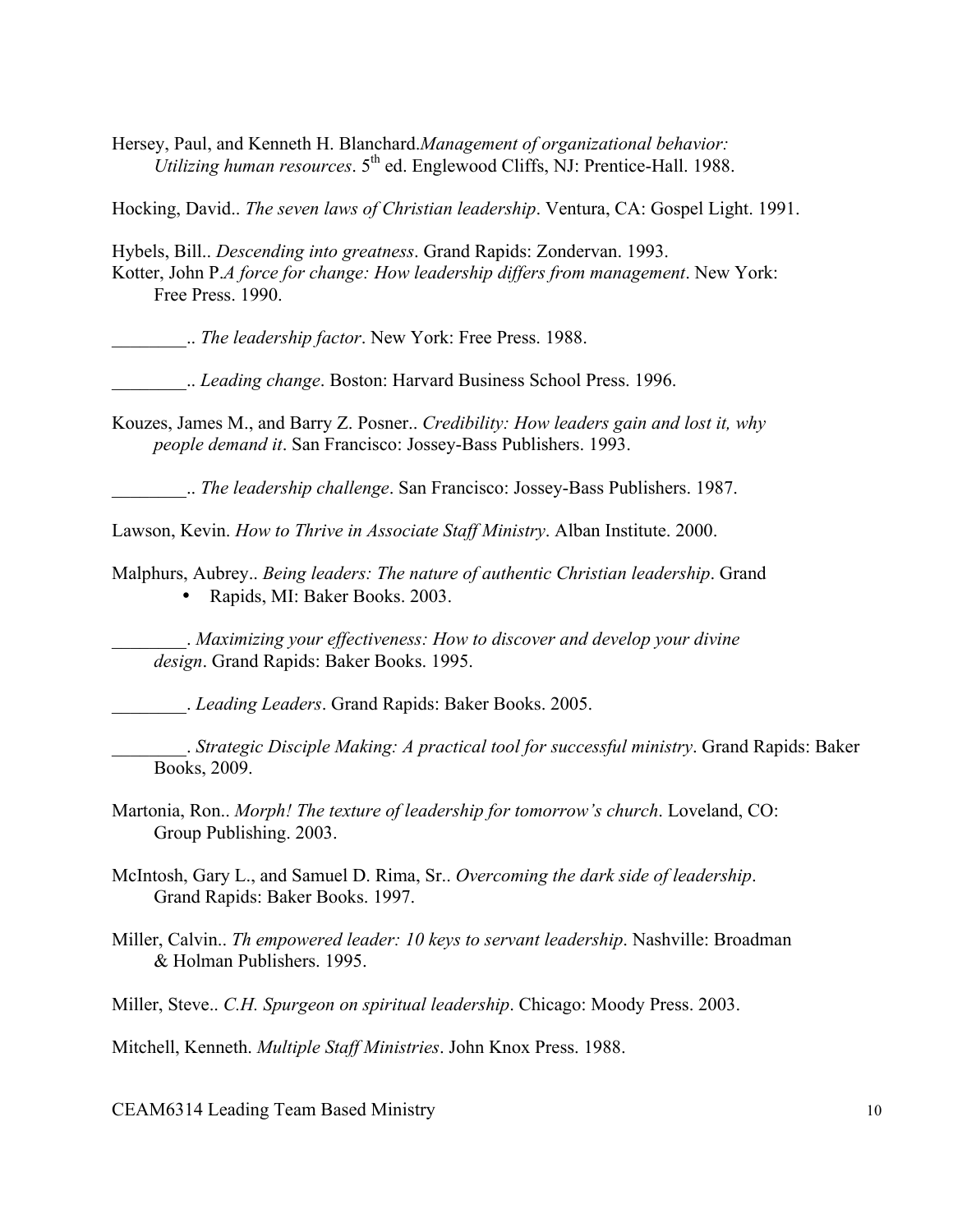- Morgan, Tony and Tim Stevens. Simply Strategic Volunteers: Empowring People for Ministry. Loveland CO: Group Publishing. 2005.
- Nuechterlein,Anne Marie. *Improving Your Multiple Staff Ministry: How to work effectively together*. Augsburg Fortress Press. 1989.
- Oakley, Ed, and Doug Krug.. *Enlightened leadership: Getting to the heart of change*. New York: Simon & Schuster. 1991.
- Ogden, Greg. *Unfinished Business: Returning the Ministry to the People of God*. Grand Rapids: Zondervan. 2003.
- Osborne, Larry. *Sticky Teams: Keeping your Leadership Team and Staff on the Same Page*. Grand Rapids: Zondervan Publishing. 2010.
- Oster, Merrill J.. *Vision-driven leadership*. San Bernardino: Here's Life Publishers. 1991.
- Pascarella, Perry, and Mark A. Frohman.. *The purpose-driven organization*. San Francisco: Jossey-Bass Publishers. 1990.
- Patterson, Roger. *The Theology of the Second Chair*. By the Author. 2009.
- Peters, Thomas J., and Robert H. Waterman, Jr.. *In search of excellence: Lessons from America's best-run companies*. New York: Warner Books. 1982.
- Phillips, Donald T.. *Lincoln on leadership: Executive strategies for tough times*. New York: Warner Books. 1992.
- Phillips, Richard D.. *The heart of an executive: Lessons on leadership from the life of King David*. New York: Doubleday. 1999.
- Schaller, Lyle E.. *Getting things done: Concepts and skills for leaders*. Nashville: Abingdon Press. 1986.
- Shelley, Marshall, ed.. *Renewing your church through vision and planning: 30 strategies to transform your ministry*. Minneapolis: Bethany House Publishers. 1997.

Spears, Larry C., ed.. *Insights on leadership*. New York: John Wiley & Sons. 1998

\_\_\_\_\_\_\_\_*Reflections on leadership*. New York: John Wiley & Sons. 1998.

Stacker, Joe R., and Bruce Grubbs.. *Pastoral leadership for growing churches*. Nashville: Convention Press. 1988.

Stanley, Andy, Lane Jones and Reggie Joiner. *7 Practices of Effective Ministry*. Sisters OR: